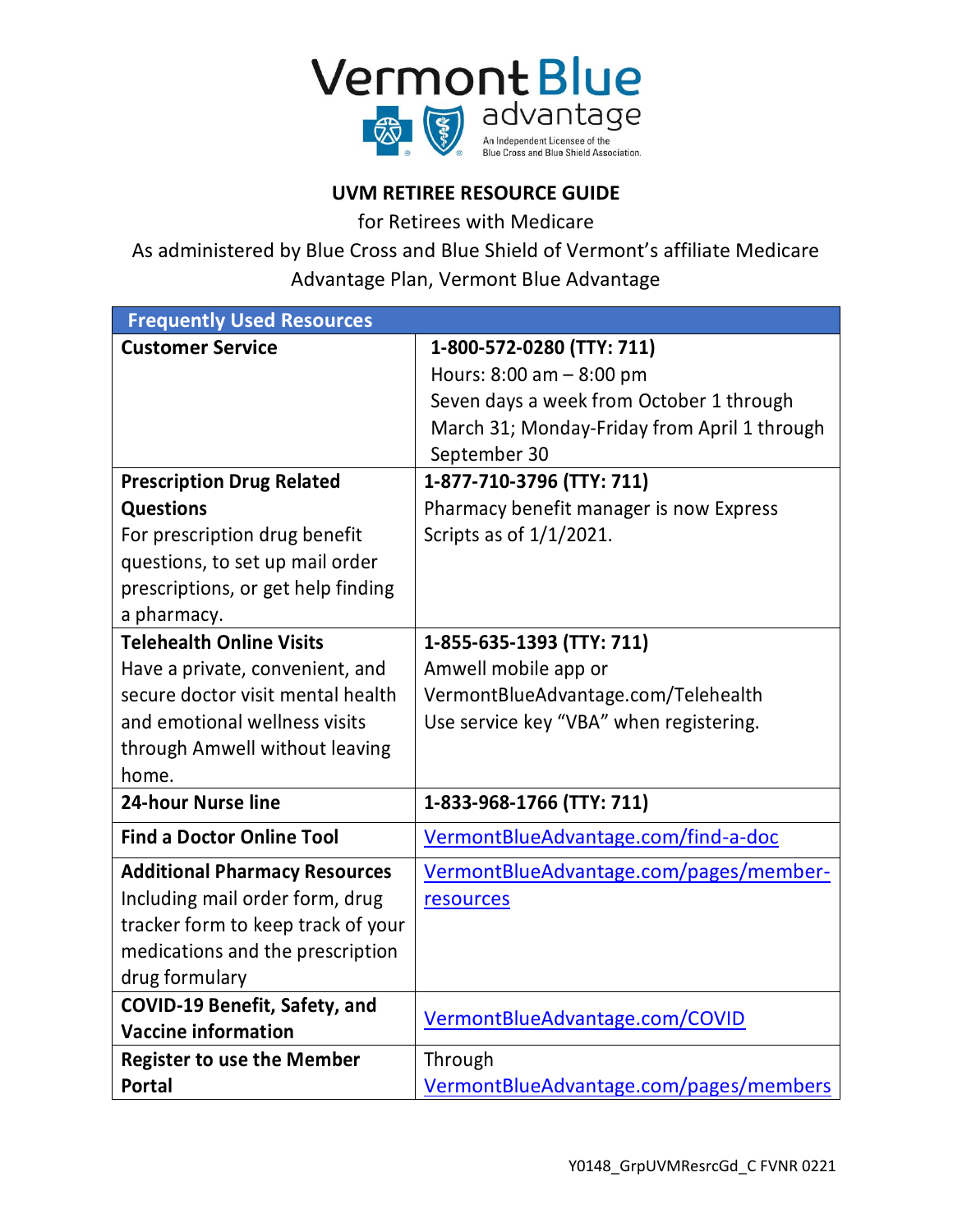### **Frequently Asked Questions: General**

## **Who do I contact for support?**

A customer service representative is available for any inquiry you may have. Call our Medicare Advantage service specialists at 1-800-572-0280 (TTY: 711). For pharmacy questions, call our prescription drug specialists at 1-877-710-3796 (TTY: 711).

## **Are my retiree medical plan benefits changing?**

No. Your benefits remain the same as they did prior to 2021, but are administered by Blue Cross and Blue Shield of Vermont's affiliate Medicare Advantage Plan, Vermont Blue Advantage. Please note pharmacy benefits will now be provided through Express Scripts instead of CVS Caremark (more details are provided in the Prescription Drugs section).

### **Do I need both Medicare Part A and Part B to enroll in this plan?**

Yes, you need to be enrolled in both Medicare Part A and Part B to enroll in the UVM Medicare Advantage plan.

### **Do I need to continue to pay Medicare Part B premium?**

Yes, you need to continue to pay Medicare Part B premium as you do today.

### **Can I keep my doctor?**

In nearly all cases, yes. The UVM Vermont Blue Advantage plan uses the familiar, broad Blue network in Vermont and nationwide. While we encourage you to use a network provider whenever possible, as Vermont Blue Advantage's provider contracts include special member protections, you can see any provider who accepts Medicare. To find a network provider, visit

[VermontBlueAdvantage.com/find-a-doc](https://www.vermontblueadvantage.com/find-a-doc)

#### **Which providers do not accept Medicare?**

There are some mental health counselors that can provide short-term, acute treatment in Vermont but do not meet Medicare credentialing standards. Therefore, their services are not covered by your plan. However, your plan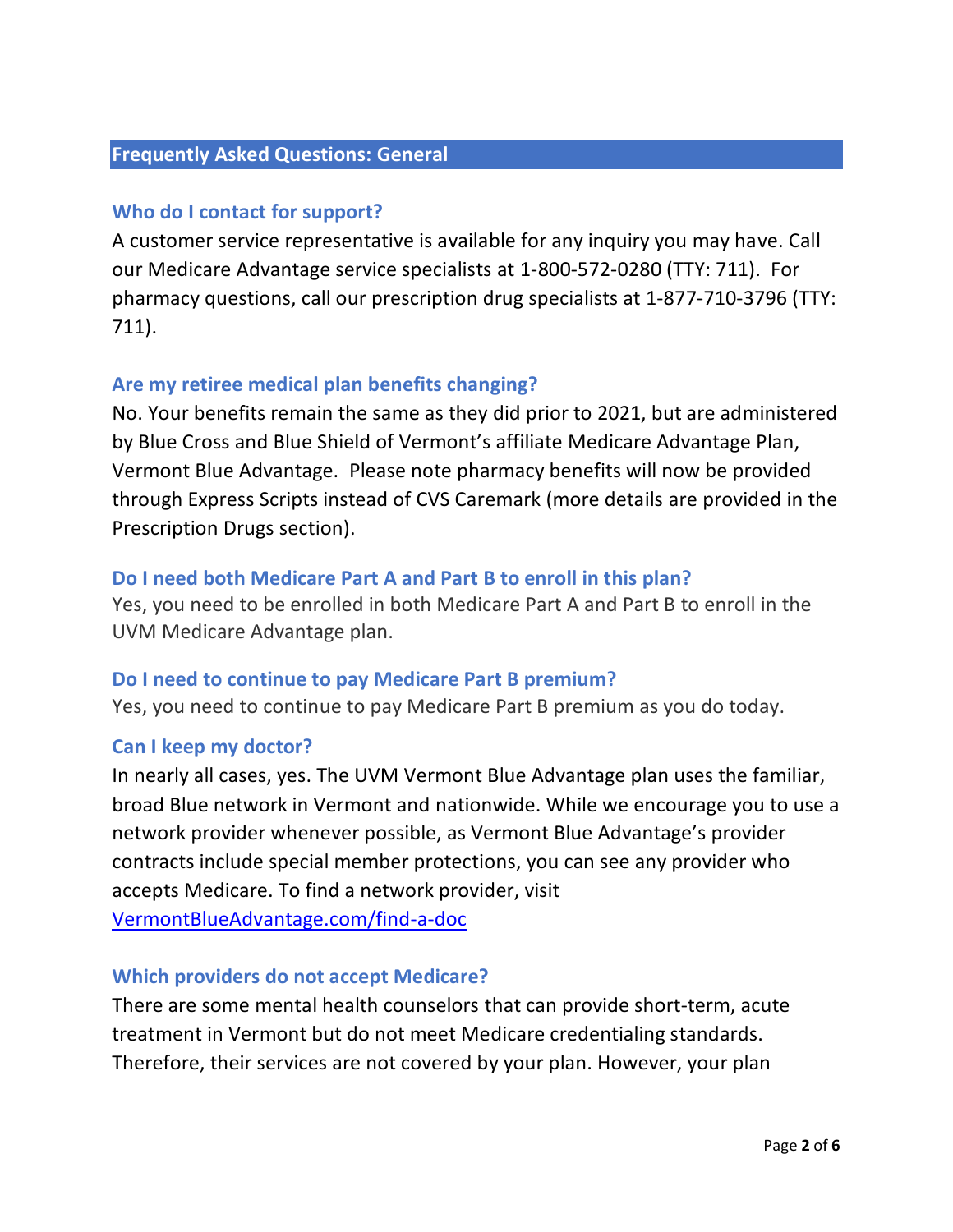includes a broad network of Medicare certified mental health providers or you are welcome to see any provider that accepts Medicare. Call us at 1-800-572-0280 (TTY: 711) if you need assistance finding an eligible provider.

## **Does my plan work out of state? Or out of country?**

**Yes**. Whether you live out of state full time or travel out of state or out of country, your plan will work for you. Your ID card has the PPO "suitcase" symbol that providers recognize across the country to indicate your plan is part of the Blue Card network. For more information visit the "find a doctor while traveling" section of our website at [VermontBlueAdvantage.com/find-a-doc](https://www.vermontblueadvantage.com/find-a-doc) and select the option for your situation:

- To find a provider outside Vermont, select the **"find care nationwide"** button. You will be directed to our national provider directory. When prompted, enter prefix code V4B and begin your search.
- Your plan also covers urgent and emergency care when traveling out of country. For more information select the **"find care outside the U.S."** button. You will be directed to the Blue Cross Global® Core page. Follow instructions to register.

You can also call us at **1-800-572-0280 (TTY: 711)** to speak to a Medicare Advantage service specialist.

## **How do I access Telehealth benefits?**

Telehealth visits are a convenient and secure way to address a health care need. Download the free Amwell mobile app or go to vba.amwell.com. Enter service key: VBA when you sign up. You can also begin by calling 1-855-365-1393 (TTY: 711).

## **Where can I find more information about my plan benefits?**

Your detailed Group Evidence of Coverage document can be found in the member resources section of the Vermont Blue Advantage website: [VermontBlueAdvantage.com/pages/member-resources](https://www.vermontblueadvantage.com/pages/member-resources)

### **What else should I know?**

UVM offers you great benefits and we want you to use those benefits. Your customized UVM Medicare Advantage plan also includes a \$50 incentive for completing an annual wellness visit. Simply schedule a wellness visit appointment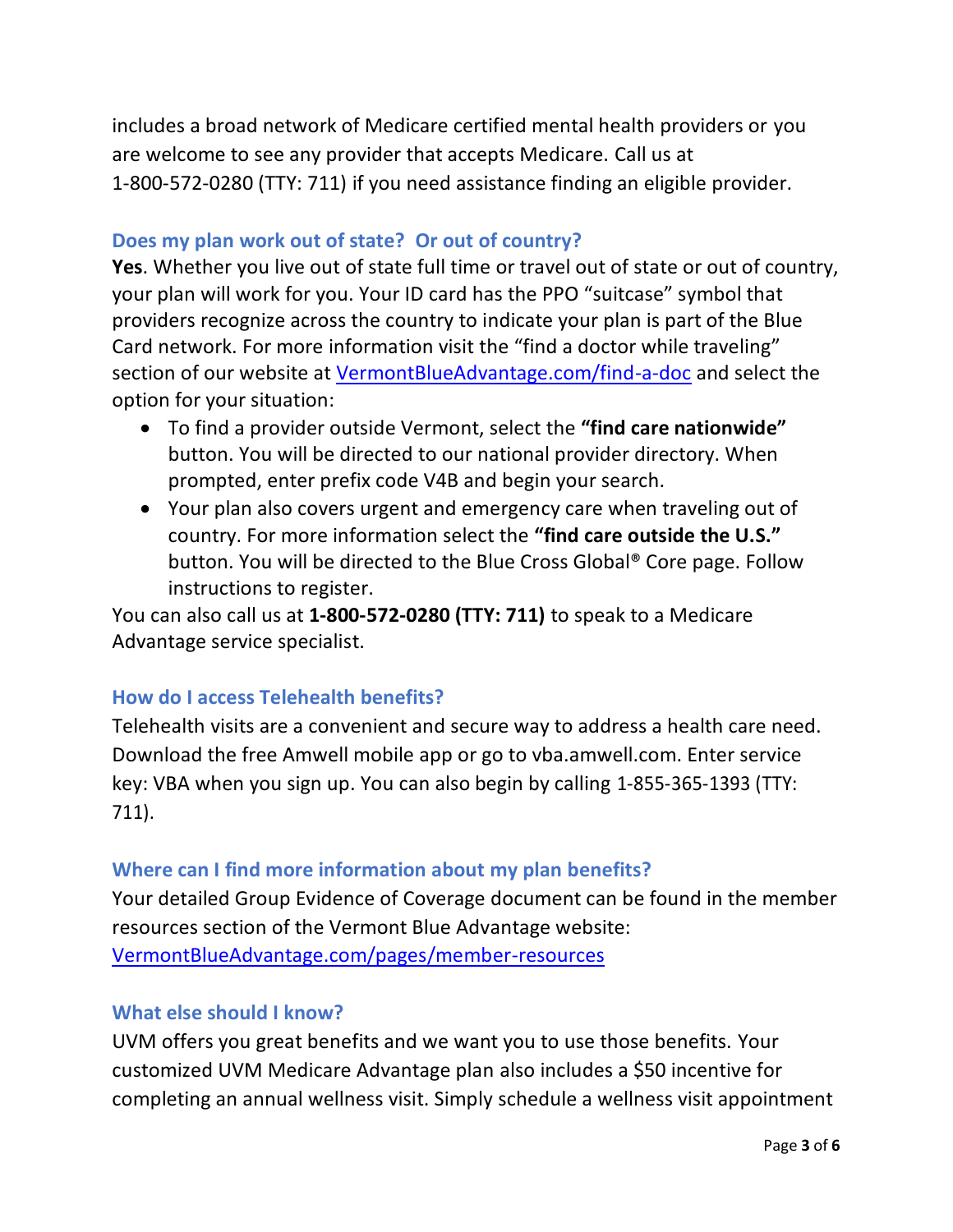with your doctor, fill out a form we'll send you in the mail, and receive a \$50 gift card.

## **I received a welcome call from Vermont Blue Advantage. Was it legitimate?**

Vermont Blue Advantage will call you to welcome you to the plan. However, if you receive an unexpected call and are unsure about the legitimacy of a call, hang up and call the number on the back of your card: 1-800-572-0280 (TTY: 711).

## **I'm not yet retired or not yet Medicare eligible. How do I enroll?**

UVM HR tracks Medicare eligibility for current retirees and will contact you and/or your dependent prior to turning age 65 to assist in transitioning to Medicare Advantage. If you have any questions, please contact UVM HR Services at 1-802-656-3150 (TTY: 711) for information.

## **Frequently Asked Questions: Prescription Drugs**

## **Who do I contact for questions about prescription drugs?**

For questions about prescription drug benefits, estimated costs, formulary, mail order prescriptions, or to find a pharmacy, call our prescription drug specialists at 1-877-710-3796 (TTY: 711).

### **Do I need to enroll in a separate prescription drug or Part D plan?**

No, your UVM Medicare Advantage plan includes prescription drug coverage. In fact, if you enroll in a separate Part D plan outside of the UVM retiree health benefit program, CMS will cancel your UVM Medicare Advantage medical and drug coverage. To keep your UVM all-in-one plan, you need to only enroll in the UVM Medicare Advantage plan.

## **I refilled my prescription for the first time on the new plan. Why was I charged more than expected?**

Your plan has always had a prescription drug deductible that resets each January. Your pharmacist can tell you if you met your deductible or not. If you have not met your deductible, you will pay out of pocket until your deductible is met, then your copay will apply.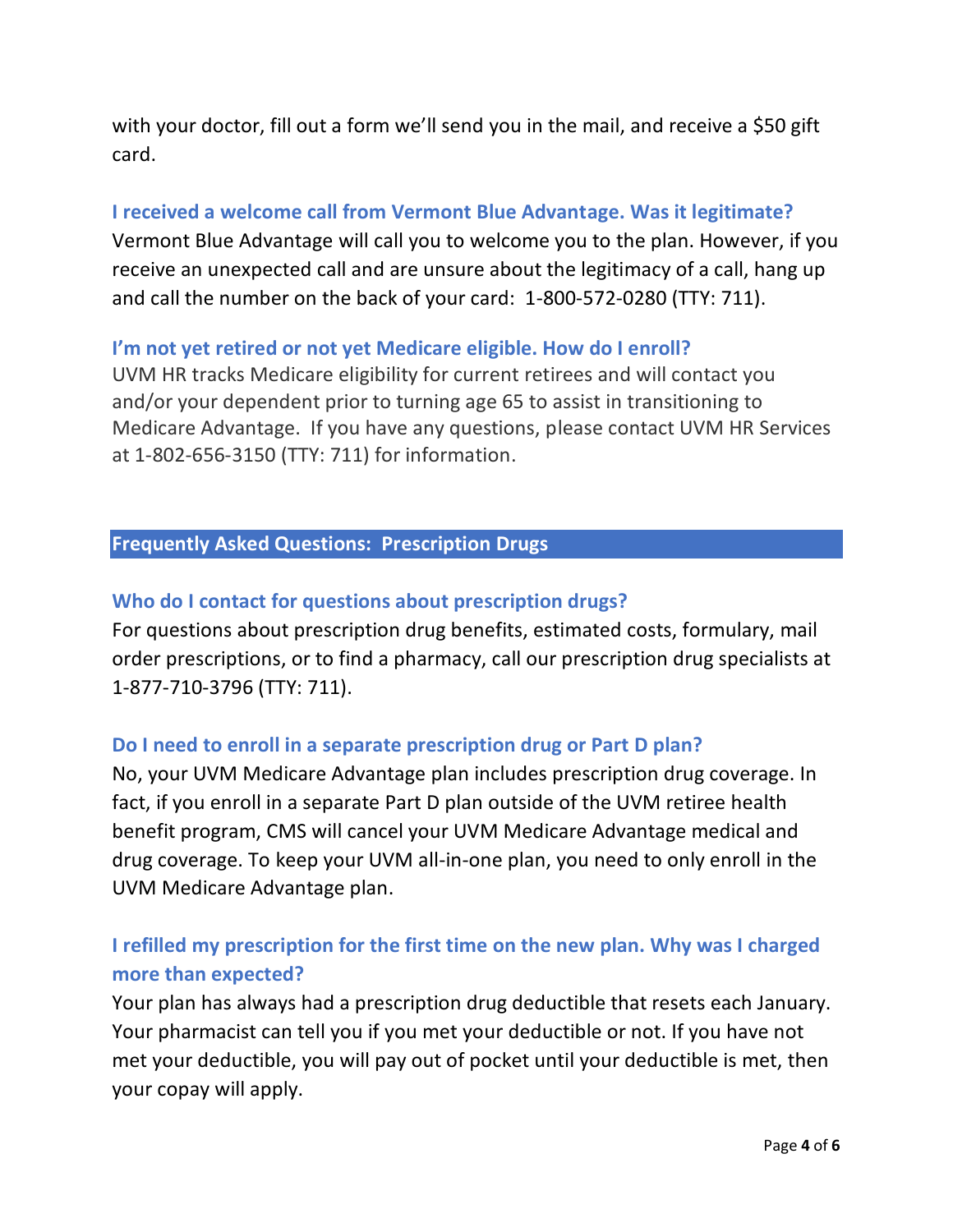## **Is the pharmacy benefits manager (PBM) changing?**

Effective 1/1/2021, your pharmacy benefits manager is Express Scripts. Express Scripts and the prior benefit manager, CVS/Caremark, have worked closely together to coordinate your transition to Express Scripts. Please contact the Vermont Blue Advantage pharmacy service team through Express Scripts at 1- 877-710-3796 (TTY: 711) with any questions.

## **How do I sign up for Prescription Drug Home Delivery?**

You have a few options to access this convenient service, which often saves you money. You can call our prescription drug specialists at 1-877-710-3796 (TTY: 711) and they will walk you through the process. You can also fill out the form located in the member resource section of our website**:** 

[VermontBlueAdvantage.com/pages/member-resources](https://www.vermontblueadvantage.com/pages/member-resources)

### **What tools or resources related to pharmacy are available?**

Express Scripts has a convenient mobile app and resources online – including a pharmacy locator and drug cost estimating tool - that can be accessed through the pharmacy section of [VermontBlueAdvantage.com/find-a-doc.](https://www.vermontblueadvantage.com/find-a-doc)

## **Where can I find the drug formulary?**

You can review or download the drug formulary through the member resources section of our website: [VermontBlueAdvantage.com/pages/member-resources](https://www.vermontblueadvantage.com/pages/member-resources)**.** You can also call us at 1-877-710-3796 (TTY: 711) to request a copy be mailed to you.

### **Is the formulary changing? What does that mean?**

Effective 1/1/21, the formulary, which is a list of drugs by copay tier, is a little different with Express Scripts versus CVS Caremark. For most prescriptions, you will pay the same or a lower copay. You will always pay the same \$5 copay for generic medications.

For most brand name drugs, you will pay the same (\$20 or \$40) or a lower copay. However, there are a small number of brand name drugs for which your current medication will fall into a higher copay tier. The top 20 medications that fall into a higher copay tier are provided below.